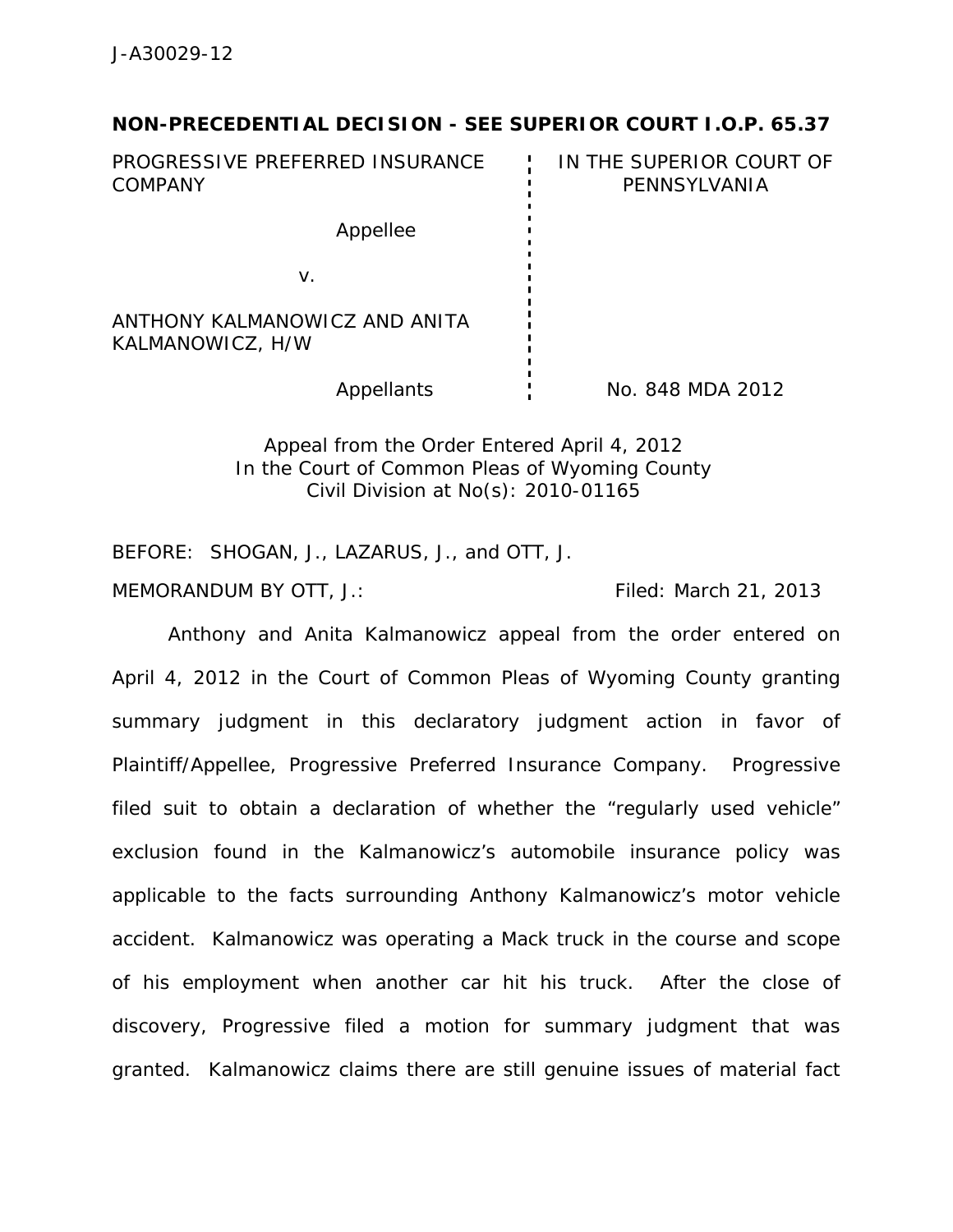that preclude summary judgment. After a thorough review of the submissions by the parties, the official record and relevant law, we affirm.

By way of background, Defendant Anthony Kalmanowicz was involved in a motor vehicle accident on June 1, 2009 $[^1]$  while operating a 2006 Mack truck towing a 2007 Rogers (lowboy) semitrailer hauling an Ingersoll Rand roller, all of which were owned by his employer. (Kalmanowicz dep., 3/15/11, p. 21). The Mack truck was purchased by Eastern Industries in 2006, brand new and the trailer was purchased the following year, in 2007, when the tractor and trailer were permanently linked together. (Kalmanowicz dep., 3/15/11, p. 38). At the time of the accident, Mr. Kalmanowicz was operating the tractor and trailer in the course of his employment as a truck driver and heavy equipment operator with Eastern Industries, Inc. (Kalmanowicz dep., 3/15/11, p. 13-4).

At the time of the accident, Defendants maintained automobile insurance coverage with Plaintiff Progressive Preferred Insurance (hereinafter "Progressive") for their personal vehicles. Progressive instituted this declaratory judgment action seeking to have Defendants' claim denied based upon an exclusion clause.

Trial Court Opinion, 4/4/12, at 2-3 (footnote omitted).

Additionally, the trial court determined,

\_\_\_\_\_\_\_\_\_\_\_\_\_\_\_\_\_\_\_\_\_\_\_\_\_\_\_\_\_\_\_\_\_\_\_\_\_\_\_\_\_\_\_\_

Defendant Anthony Kalmanowicz testified during his deposition that he has been employed by the Northern Division of Eastern Industries, Inc. for approximately eight (8) years with duties including driving truck, operating heavy equipment and multiple other tasks. (Kalmanowicz dep., 3/15/11, pp. 14-5, 19-20). His work hours up until the time of the accident were between thirty

<sup>&</sup>lt;sup>1</sup> A Volkswagen Golf, travelling in the opposite direction, crossed the center line and stuck Kalmanowicz's truck head on. The driver of the Golf was killed and the truck came to rest on its left side in the ditch at the side of the highway. *See* State Police Accident Report, Motion for Summary Judgment, Exhibit B.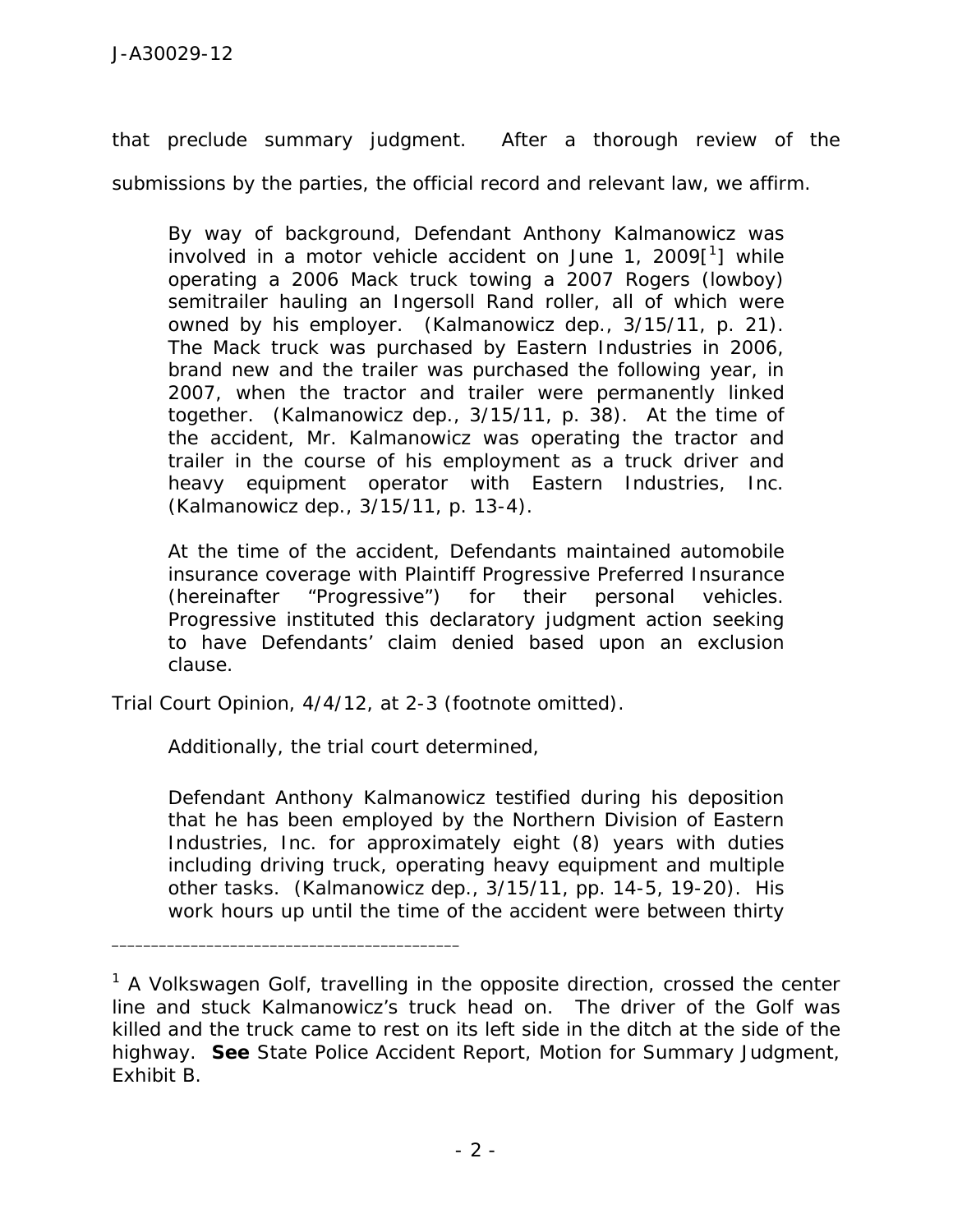(30) to fifty (50) hours per week on a full time basis, Monday through Saturday and sometimes Sunday. (Kalmanowicz dep., 3/15/11, p. 17). Prior to the accident, Mr. Kalmanowicz spent approximately thirty (30) to thirty-five (35) percent of his work time hauling equipment from one site to another in the very tractor and trailer he was driving on the date of the accident. (Kalmanowicz dep., 3/15/11, p. 23). The remainder of his time was spent operating the equipment and laboring. Approximately one week out of the month, Mr. Kalmanowicz did not have to haul any equipment. (Kalmanowicz dep., 3/15/11, p. 24).

Although there were three (3) other truck drivers employed by Eastern Industries, Inc. that were responsible for hauling equipment throughout the northern division geographical area, these drivers spent less than ten (10) percent of their time hauling equipment. (Kalmanowicz dep., 3/15/11, p. 22, 25). Mr. Kalmanowicz never operated any other tractor and trailers to haul equipment other than the one he was operating at the time of the accident on September 1, 2009 $[^2]$  and he drove that truck approximately 20 hours per week. (Kalmanowicz dep., 3/15/11, pp. 26-7, 44). No one other than Mr. Kalmanowicz operated the tractor and trailer unless Mr. Kalmanowicz was ill, on vacation or busy on a project. (Kalmanowicz dep., 3/15/11, p. 27).

Mr. Kalmanowicz was responsible for filling the truck[']s gas tank at the end of each day and taking the truck for maintenance and service. (Kalmanowicz dep., 3/15/11, p. 42). Mr. Kalmanowicz put about eighty thousand (80,000) miles on the truck during the three years that he drove it. (Kalmanowicz dep., 3/15/11, p.  $42$ ). $\left[ \begin{matrix} 3 \end{matrix} \right]$  On occasion, Mr. Kalmanowicz would drive the tractor and trailer to and park it near his home until the next day. (Kalmanowicz dep., 3/15/11, p. 35).

Trial Court Opinion, 4/4/12, at 9-10. \_\_\_\_\_\_\_\_\_\_\_\_\_\_\_\_\_\_\_\_\_\_\_\_\_\_\_\_\_\_\_\_\_\_\_\_\_\_\_\_\_\_\_\_

<sup>&</sup>lt;sup>2</sup> This appears to be a typographical error. According to Progressive's Complaint and the State Police Accident Report, *supra*, the accident occurred on June 1, 2009.

 $3$  The testimony reflects the truck was driven approximately 80,000 miles in the three years prior to the accident with Kalmanowicz responsible for approximately 90% (approximately 72,000) of those miles.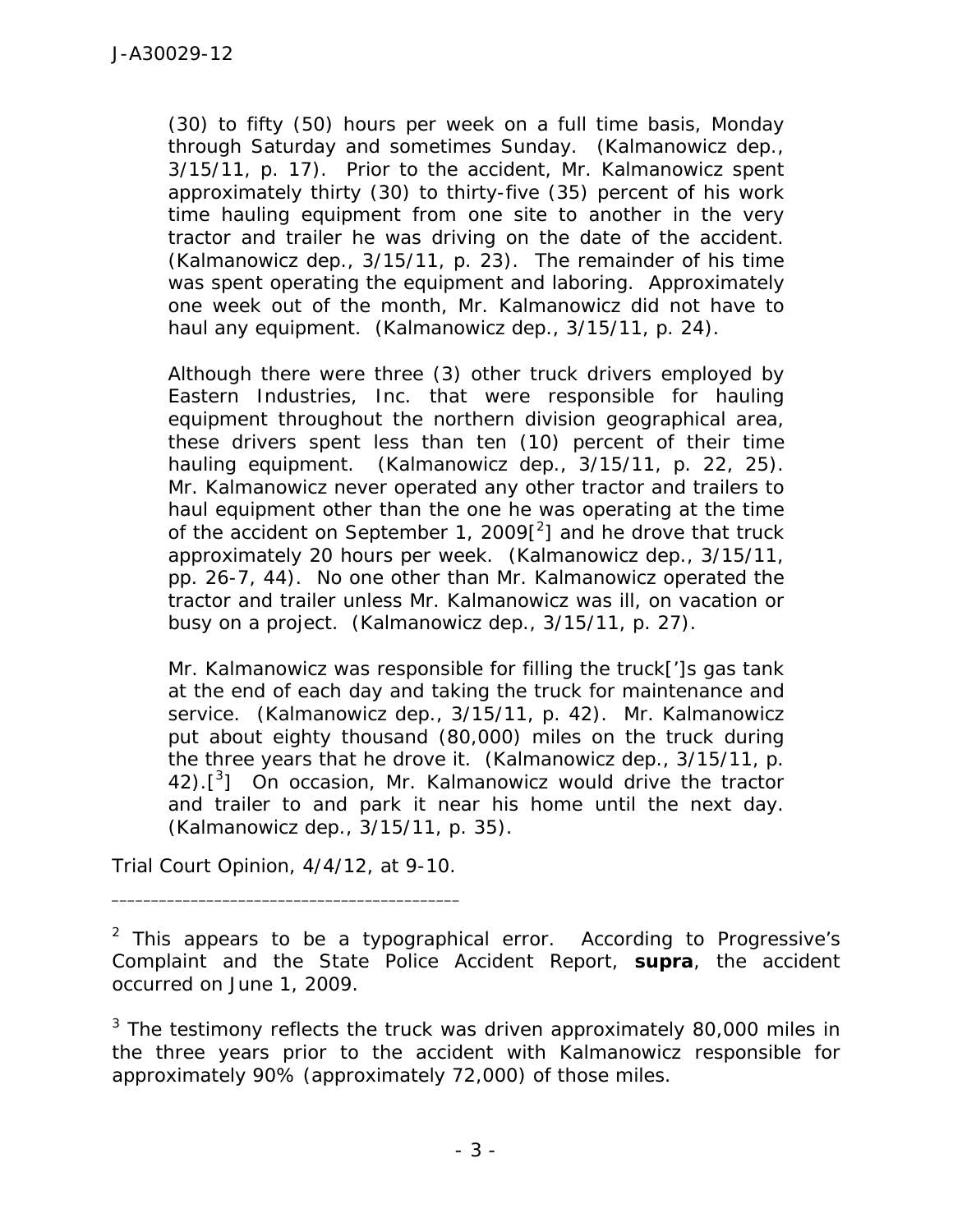After the accident, Kalmanowicz sought underinsured motorist (UIM) benefits from the Progressive policy insuring his personal vehicles. Progressive, however, sought to disclaim coverage due to the "regularly used vehicle" exclusion, which provides that UIM benefits are not owed if the insured was injured while occupying a regularly used vehicle not insured under the Progressive policy. $4$  This declaratory judgment action was filed and summary judgment was ultimately granted in favor of Progressive.

In evaluating the trial court's decision to enter summary judgment, we focus on the legal standard articulated in the summary judgment rule. The rule states that where there is no genuine issue of material fact and the moving party is entitled to relief as a matter of law, summary judgment may be entered. Where the non-moving party bears the burden of proof on an issue, he may not merely rely on his pleadings or answers in order to survive summary judgment. Failure of a non-moving party to adduce sufficient evidence on an issue essential to his case and on which it bears the burden of proof [ ... ] establishes the entitlement of the moving party to judgment as a matter of law. Lastly, we will review the record in the light most favorable to the non-moving party, and all doubts as to the existence of a genuine issue of material fact must be resolved against the moving party.

Whether a claim for insurance benefits is covered by a policy is a matter of law which may be decided on a summary judgment motion.

We may disturb the entry of summary judgment only where it is established that the court committed an error of law or abuse of discretion.

\_\_\_\_\_\_\_\_\_\_\_\_\_\_\_\_\_\_\_\_\_\_\_\_\_\_\_\_\_\_\_\_\_\_\_\_\_\_\_\_\_\_\_\_

<sup>&</sup>lt;sup>4</sup> The validity and actual language of the exclusion are not at issue in this appeal.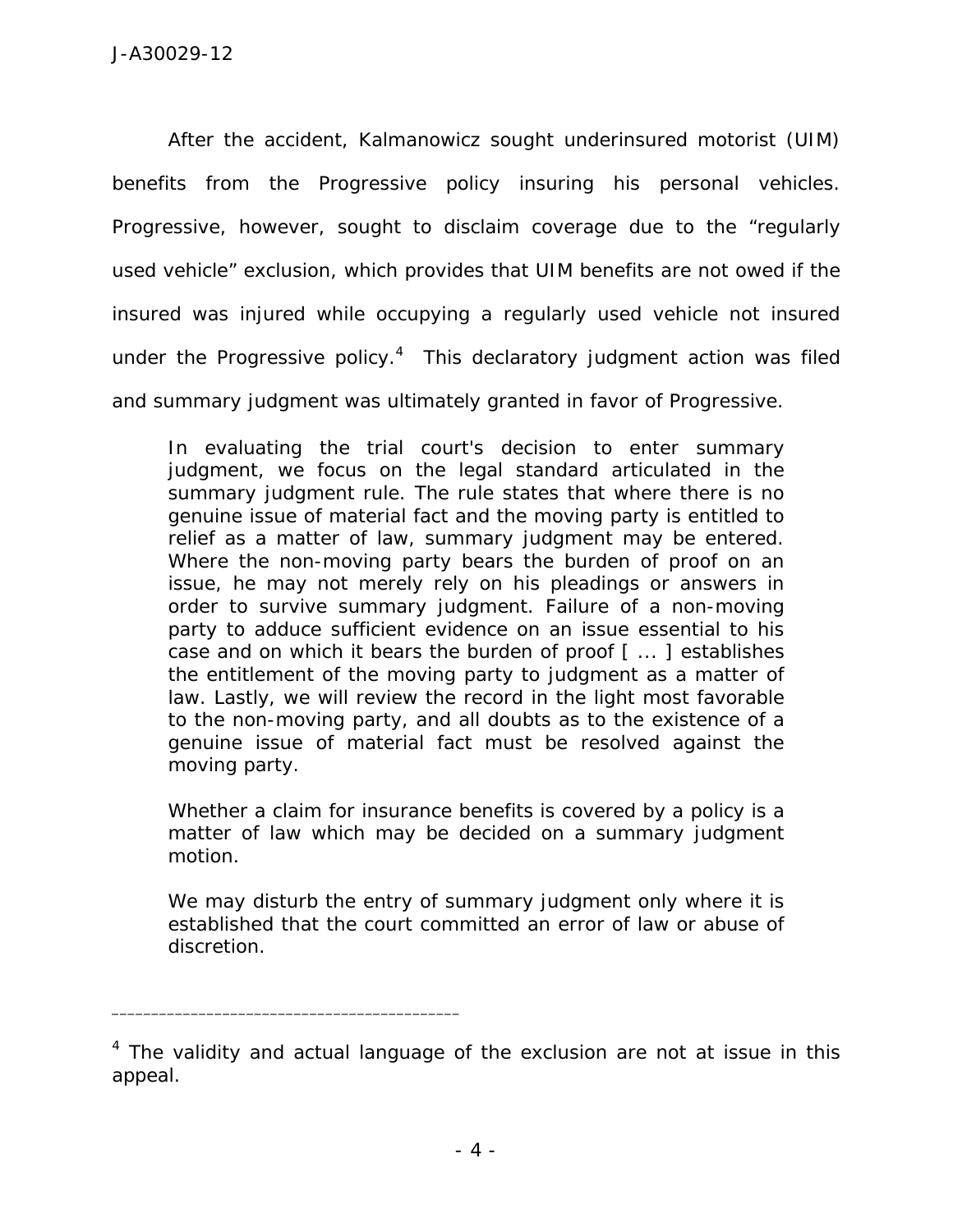## *Rother v. Erie Insurance Exchange*, 57 A.3d 116, 117 (Pa. Super. 2012)

(internal citations omitted).

Additionally,

Several principles guide our review. Generally, exclusions from coverage are to be narrowly construed. *Eichelberger v. Warner*, 290 Pa. Super. 269, 434 A.2d 747 (1981). The regular use exclusion has been held enforceable and not void as against public policy, *Williams v. GEICO*, ---Pa.----, 32 A.3d 1195 (2011), and the Rothers did not challenge the exclusion on this basis. The term "regular use" has been held to be unambiguous, *Crum & Forster Personal Ins. Co. v. Travelers Corp.*, 428 Pa.Super. 557, 631 A.2d 671, 673 (1993), and where the language of the "regular use" exclusion is clear and unambiguous, the reasonable expectations of a party are not controlling. *Brink v. Erie Ins. Group*, 940 A.2d 528, 536 (Pa. Super. 2008) (following *Donegal Mutual Insurance Company v. Baumhammers*, 893 A.2d 797, 819 (Pa. Super. 2006) (*en banc*)).

In Pennsylvania, the test for "regular use" is whether the use is "regular" or "habitual." *Crum*, *supra* at 673. We held in *Crum* that "[t]he words 'regular use' suggest a principal use as distinguished from a casual or incidental use[.]" *Id*. As we recognized in *Crum*, "courts struggle" with application of the regular use exclusion "because each case must be decided on its own facts and circumstances[.]" *Id*. Therein, grandson drove a car owned by his grandparents "an average of five times per week for and during the entire four years preceding the accident." *Id*. at 674. This Court observed that while usually coverage issues are jury questions, "where the facts are not in dispute ... and reasonable minds cannot differ regarding the result, the issue of coverage can be decided as a matter of law by the court." *Id*. at 673-74.

*Id*. at 118.

Kalmanowicz claims the trial court erred in granting summary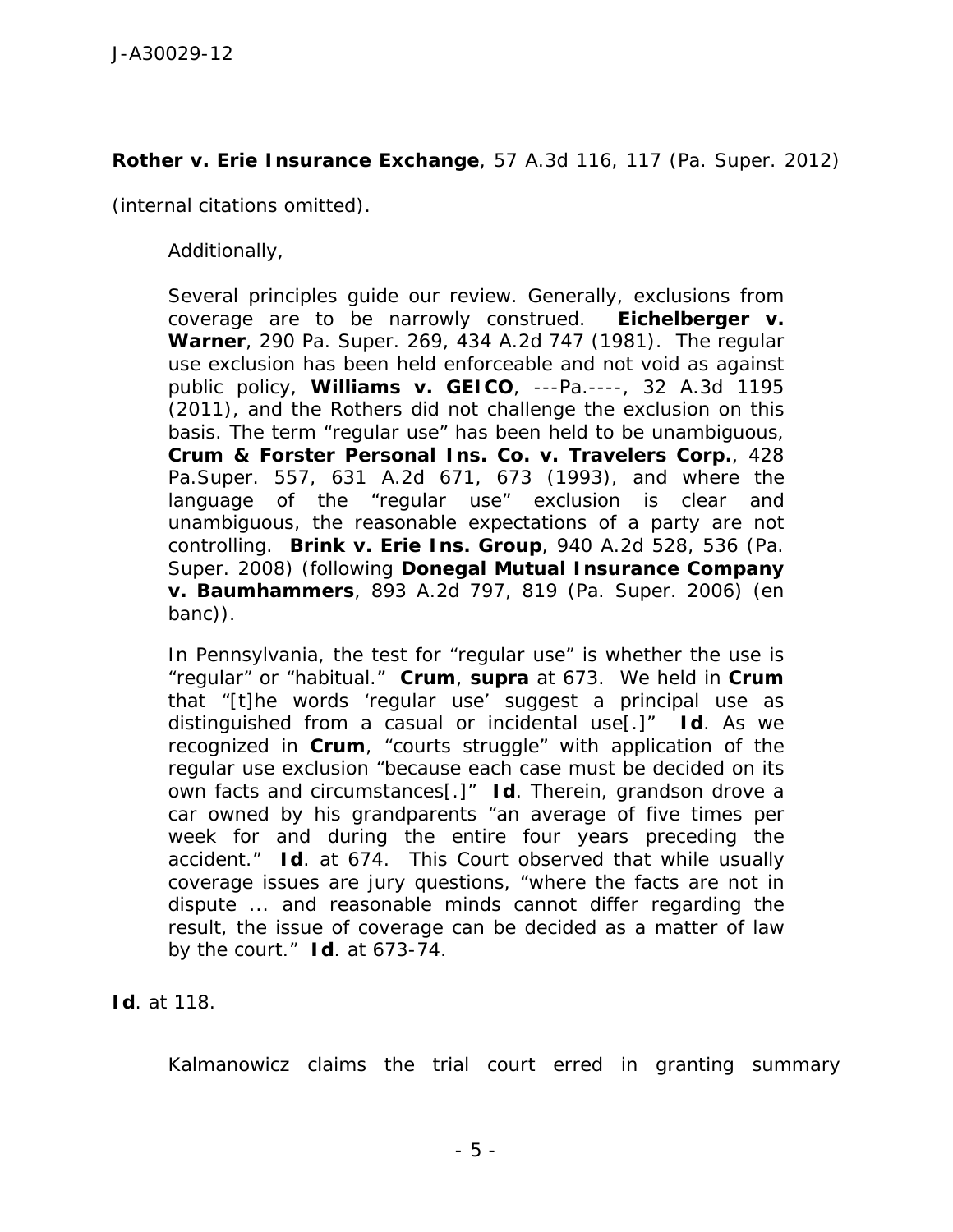judgment because there are still genuine issues of material fact to be decided. He claims the evidence shows that at least two other people drive the truck in question and that Eastern Industries limited the scope of use by only allowing work-related use of the truck and trailer. Kalmanowicz cited *Dixon v. GEICO*, 1 A.3d 921 (Pa. Super. 2010) and *Rother v. Erie Ins. Exchange*, No. 14656 of 2008 (Luzerne Co., 2011) in support of these claims. However, these arguments are unavailing.

 First, *Dixon* does not stand for the proposition that if people other than the claimant are also using the vehicle in question, then it cannot be regularly used by the claimant. Rather, in *Dixon*, a post office mechanic who fixed postal vehicles, sometimes drove the vehicles back to the office from which they came.<sup>5</sup> There was no evidence, however, of how often that took place or how much of a typical workday or workweek was taken up by driving the vehicles. Therefore, there was still genuine questions of material fact to be determined that precluded the grant of summary judgment.

There are no equivalent questions of fact here. Evidence shows that other people did use the Mack truck, but Kalmanowicz was the primary operator of the vehicle. He drove the truck 30% of his workday,<sup>6</sup> for a total

\_\_\_\_\_\_\_\_\_\_\_\_\_\_\_\_\_\_\_\_\_\_\_\_\_\_\_\_\_\_\_\_\_\_\_\_\_\_\_\_\_\_\_\_

<sup>&</sup>lt;sup>5</sup> It was during one of those trips that Dixon's accident occurred.

<sup>&</sup>lt;sup>6</sup> Thirty per cent is the lowest estimate of his use of the truck. Kalmanowicz gave a number of estimates, including 20 hours of a 50 hour work week (40%), 20 hours of a 60 hour workweek (33%), or 30 to 35%.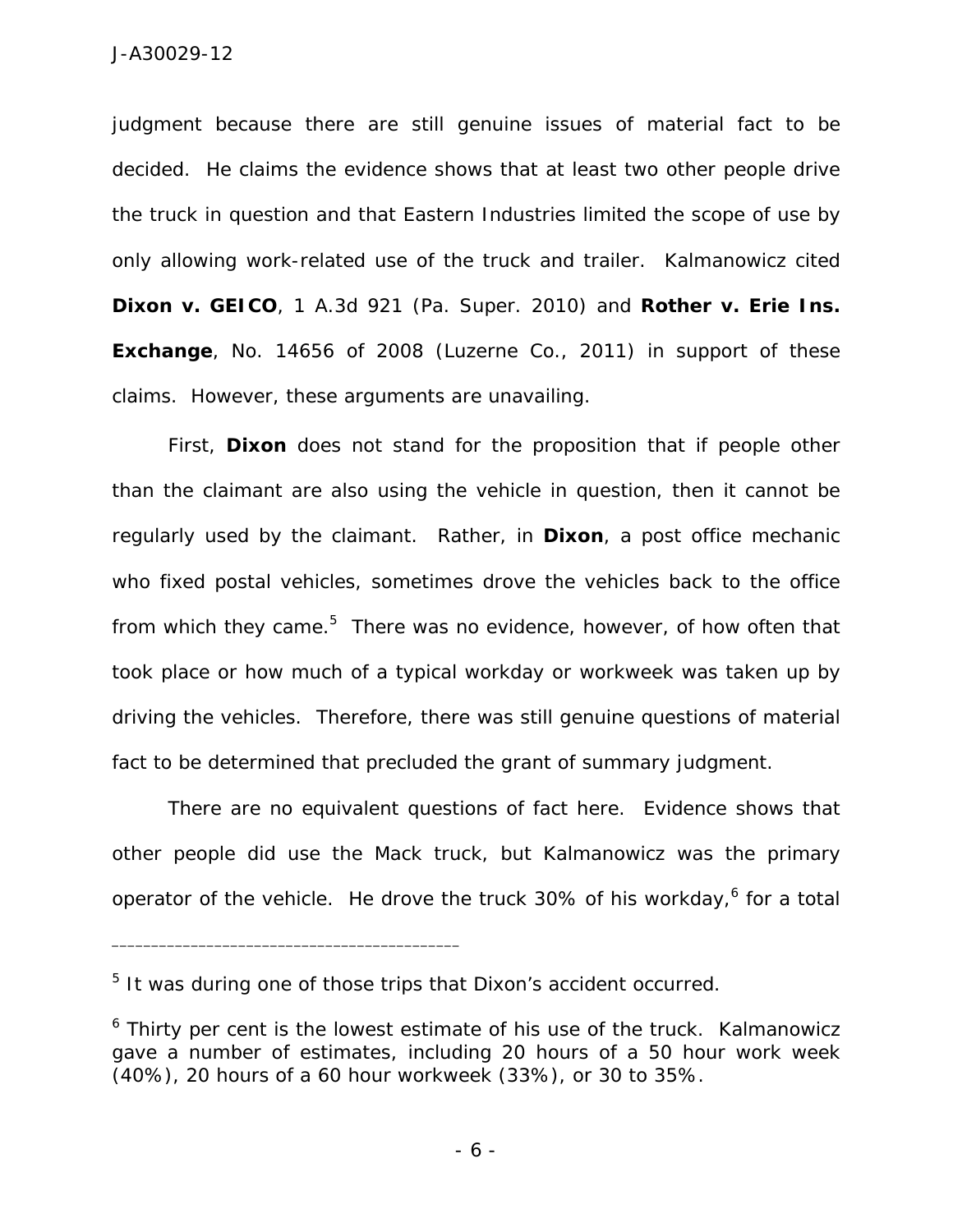of 24,000 miles per year. The other drivers used that truck only if Kalmanowicz was out sick or otherwise occupied. Kalmanowicz was responsible for the servicing the truck and making sure the gas tank was filled. The facts which required reversal of summary judgment in *Dixon* are not applicable to the instant matter.

Kalmanowicz also relies on *Rother*, where the trial court refused to grant summary judgment because the claimant's father, who owned the car in question, had placed limits on his son's (the claimant) use of the car. The trial court believed those limitations created a genuine issue of material fact. However, a panel of our court disagreed and reversed. Our Court stated,

[W]e agree with Erie that the restrictions on Patrick's [Claimant] use of his vehicle and regular use are not mutually exclusive. Patrick routinely and habitually used the vehicle within the scope of his father's permission to go to and from work four days per week. We find this type of restriction on use comparable to the situation involving fleet or employer-owned vehicles where use is limited to work-related activities, and despite restriction on use, we have found the use to be regular within the meaning of the exclusion.

## *Rother*, 57 A.3d at 119.

 We find no error of law in the trial court's determination that Kalmanowicz's use of the vehicle, which amounted to approximately 30% of his workday and equaled 72,000 miles of driving in three years, represented regular use and was not merely casual or incidental. The work-related limitations placed on the Kalmanowicz's use of the vehicle are compatible